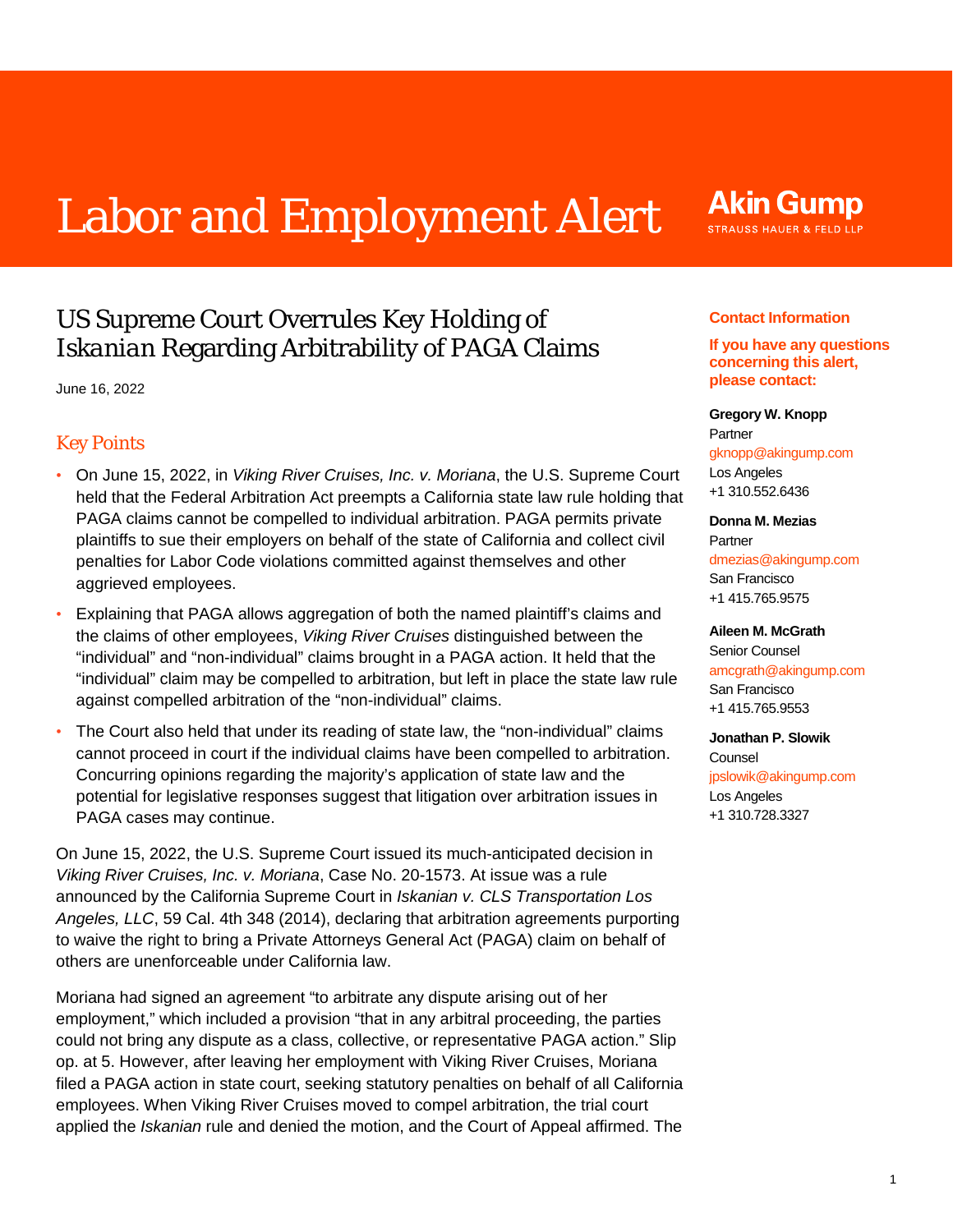U.S. Supreme Court granted certiorari after the California Supreme Court denied review.

Viking River Cruises argued that the *Iskanian* rule is preempted by the Federal Arbitration Act (FAA). In a fractured and ideologically scrambled decision, the Court (with Justice Alito writing for the majority) agreed that a key holding of *Iskanian* was preempted, ruling that Moriana's individual claim should be compelled to arbitration, and her claims on behalf of other employees should be dismissed.

In what may come as a surprise to some observers, the majority rejected both parties' characterizations of PAGA. Viking River Cruises had compared PAGA actions to class and collective actions, citing several Supreme Court precedents holding that class and collective action waivers are enforceable under the FAA. The Court disagreed, concluding that much of the procedural complexity of a class or collective action is absent in a PAGA case. Slip op. at 13-14. But the Court also rejected Moriana's argument that PAGA created a single substantive "claim" that could not be waived under state law. Instead, the Court reasoned that a PAGA action like Moriana's "does not constitute 'a single claim' in even the broadest possible sense[.]" Slip op. at 12. Rather, the Court concluded PAGA creates a procedural mechanism for a plaintiff to join the claims of many employees and pursue penalties for those alleged violations on the state's behalf.

The ability under PAGA to join many employees' claims in a single representative proceeding was central to the Court's decision. An 8-1 majority held that a conflict exists between the FAA and *Iskanian*'s rule prohibiting parties from contracting around this joinder device. As the Court explained, "[i]f the parties agree to arbitrate 'individual' PAGA claims based on personally sustained violations, *Iskanian* allows the aggrieved employee to abrogate that agreement after the fact and demand either judicial proceedings or an arbitral proceeding that exceeds the scope jointly intended by the parties." Slip op. at 19. "As a result, *Iskanian*'s indivisibility rule effectively coerces parties to opt for a judicial forum rather than forgoing the procedural rigor and appellate review of the courts in order to realize the benefits of private dispute resolution." *Id*. at 20 (quotation omitted). Therefore, "the FAA preempts the rule of *Iskanian* insofar as it precludes division of PAGA actions into individual and nonindividual claims through an agreement to arbitrate." Slip op. at 20.

Having concluded that *Iskanian* was preempted, the Court held that Viking River Cruises was "entitled to compel arbitration of Moriana's individual claim." Slip op. at 21. It further explained that because PAGA's standing provision requires that the named plaintiff be an "aggrieved employee" herself, Moriana could not continue to litigate her non-individual claims in court, so after compelling her individual claims to arbitration, "the correct course is to dismiss her remaining claims." *Id*.

<span id="page-1-1"></span><span id="page-1-0"></span>Two concurring opinions focused on the majority's application of state law. Justice Sotomayor, who joined the Court's opinion in full, wrote separately to state her view that California courts or the state legislature may "have the last word" regarding whether dismissal is required when individual PAGA claims are compelled to arbitration. Slip op. at 1 (Sotomayor, J., concurring)[.1](#page-2-0) Justice Barrett (joined by Justice Kavanaugh and Chief Justice Roberts) concurred in part, agreeing that "PAGA's procedure is akin to other aggregation devices that cannot be imposed on a party to an arbitration agreement" but stating that she would not have addressed state law questions. Slip op. at 1 (Barrett, J., concurring)[.2](#page-2-1)